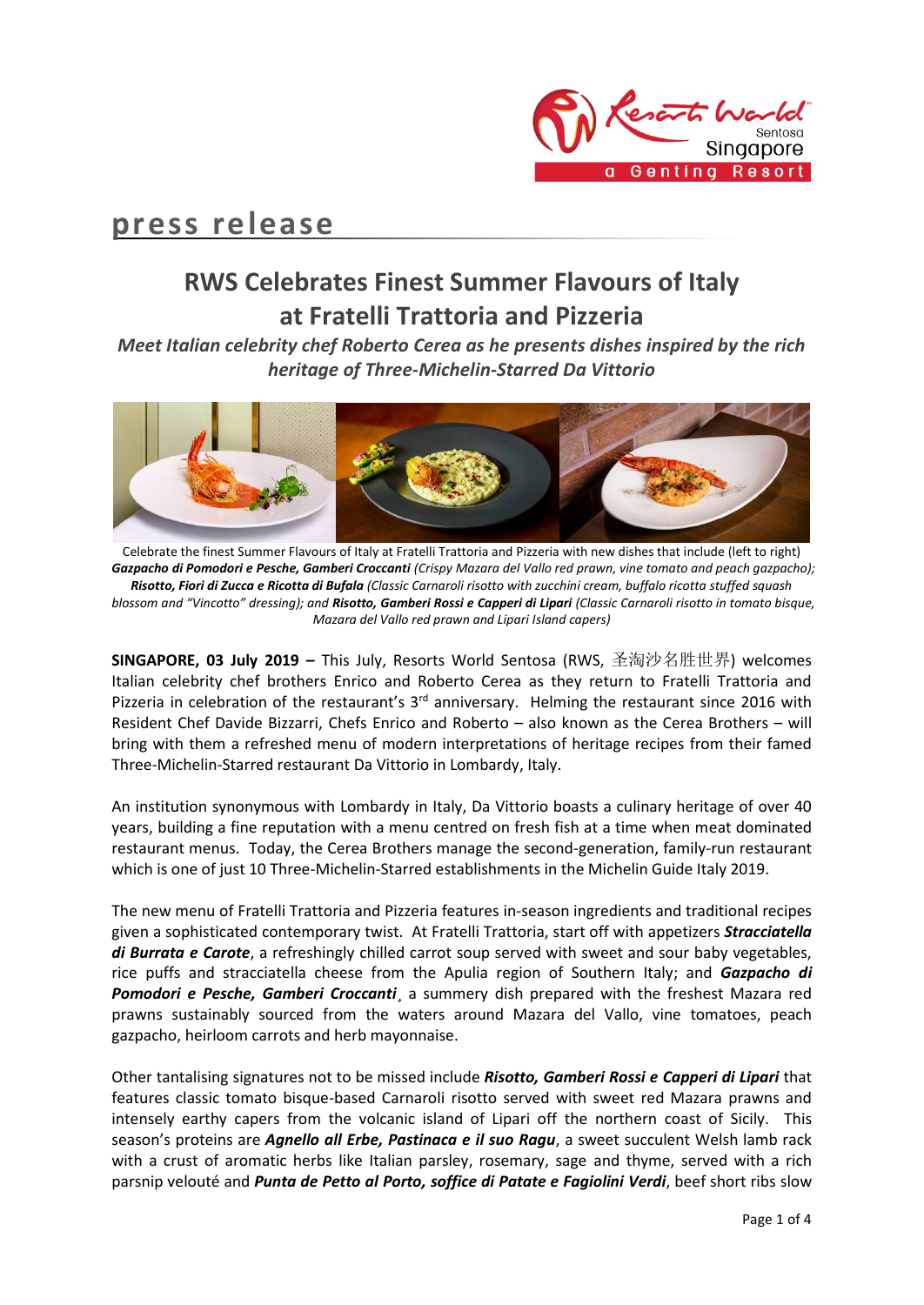braised for 48 hours in port wine and served with ratte potato puree and buttered green beans. End the meal with elegant desserts such as Cerea-family-style *Tiramisu Moderno* or *Midori*, a rich avocado cream served with icy lemon jelly, dehydrated coconut sponge, crunchy macadamia nuts and yogurt sherbet.

Over at the more relaxed Fratelli Pizzeria, newly-introduced creations include *Ravioli di Verza e Polenta,* handmade ravioli stuffed with pork and Savoy cabbage and served with creamy polenta espuma. Get hearty with freshly-baked artisanal pizzas such as *Tonnata*, with toppings of Roasted Dutch Veal and tuna sauce with capers and Spanish anchovies, a twist to the quintessential Piedmontese *Vitello tonnato* antipasto**;** and *Gricia*, a classic cheese and ham pizza elevated with artisanal Guanciale Ham and Parmigiano Reggiano cheese espuma and Sarawak black peppercorns.

Fratelli Trattoria is open for dinner from 6:00pm to 10:00pm and Fratelli Pizzeria, is open for lunch from 12:00pm to 2:30pm, and dinner from 6:00pm to 10:00pm. Both restaurants are closed on Tuesdays except public holidays and is located at the lobby of Hotel Michael at RWS. For reservations, please call +65 6577 6555 or email [fratelli@rwsentosa.com](mailto:fratelli@rwsentosa.com)

- Ends -

#### **ABOUT RESORTS WORLD SENTOSA**

Resorts World Sentosa (RWS), Asia's premium lifestyle destination resort, is located on Singapore's resort island of Sentosa. Spanning 49 hectares, RWS is home to world-class attractions including Universal Studios Singapore, S.E.A. Aquarium, the Maritime Experiential Museum, Dolphin Island and Adventure Cove Waterpark. Complementing the adventure and adrenaline of its theme parks and attractions are six unique luxury hotels, the world-class Resorts World Convention Centre, a casino and the Asian flagship of a world-renowned destination spa. RWS offers award-winning dining experiences and exciting cuisine from around the world across its many renowned celebrity chef restaurants, establishing itself as a key player in Singapore's vibrant and diverse dining scene and a leading gourmet destination in Asia for epicureans. The integrated resort also offers world-class entertainment, from original resident productions to concerts and public shows such as Crane Dance and Lake of Dreams. RWS has been named "Best Integrated Resort" since 2011 for eight consecutive years at the TTG Travel Awards which recognises the best of Asia-Pacific's travel industry.

RWS is wholly owned by Genting Singapore, a company of the Genting Group. For more information, please visi[t www.rwsentosa.com.](http://www.rwsentosa.com/)



/ResortsWorldatSentosa @rwsentosa @rwsdiningartisans #comeforfood #fratellitrattoria #fratellipizzeria [www.rwsentosablog.com](http://www.rwsentosablog.com/)

#### **MEDIA CONTACTS**

**Resorts World Sentosa** Felicia Boey Tel: + 65 6577 9755 Email: felicia.boey@rwsentosa.com **Ogilvy (for Resorts World Sentosa)** Yashmi Narendran Tel: +65 6213 7674 Email: yashmi.narendran@ogilvy.com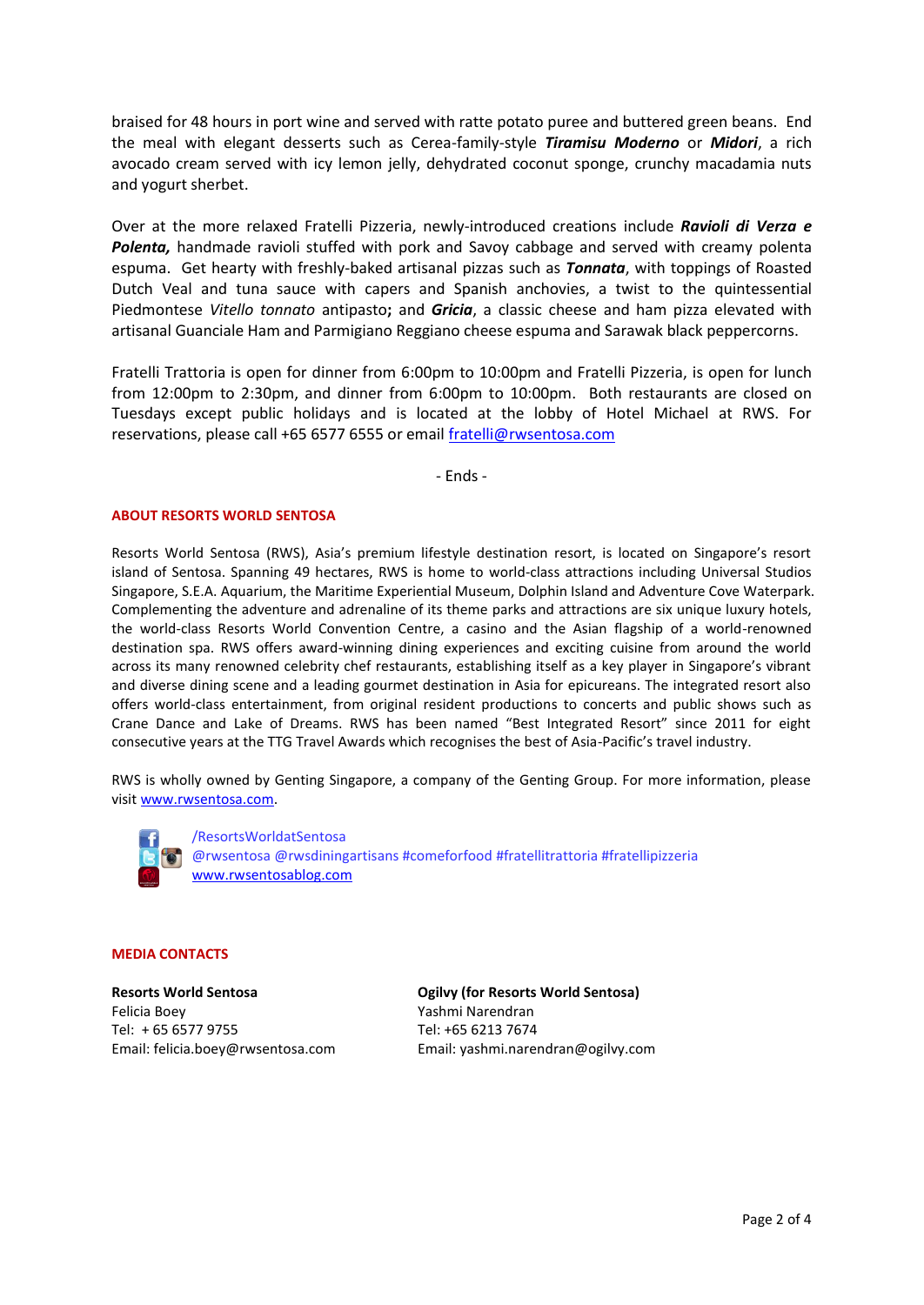# **EDITORS' NOTES**

- 1. Please use the following photograph captions for visuals.
- *2.* High resolution photographs can be downloaded from link: <https://app.box.com/s/67lk6y7n6rkt7qbbloc2nx15qq13g0sd>
- 3. All photographs are to be attributed to: *Resorts World Sentosa* (圣淘沙名胜世界)

## **Fratelli Trattoria**



# *Gazpacho di Pomodori e Pesche, Gamberi Croccanti*  Crispy Mazara del Vallo red prawn, vine tomatoes and peach gazpacho, heirloom carrots and herb mayonnaise.



*Risotto, Gamberi Rossi e Capperi di Lipari*  Classic carnaroli risotto in tomato bisque served with fresh Mazara del Vallo red prawn and capers from the volcanic island of Lipari.



### *Risotto, Fiori di Zucca e Ricotta di Bufala*

Classic carnaroli risotto with zucchini cream, buffalo ricotta stuffed squash blossom and "Vincotto" dressing.